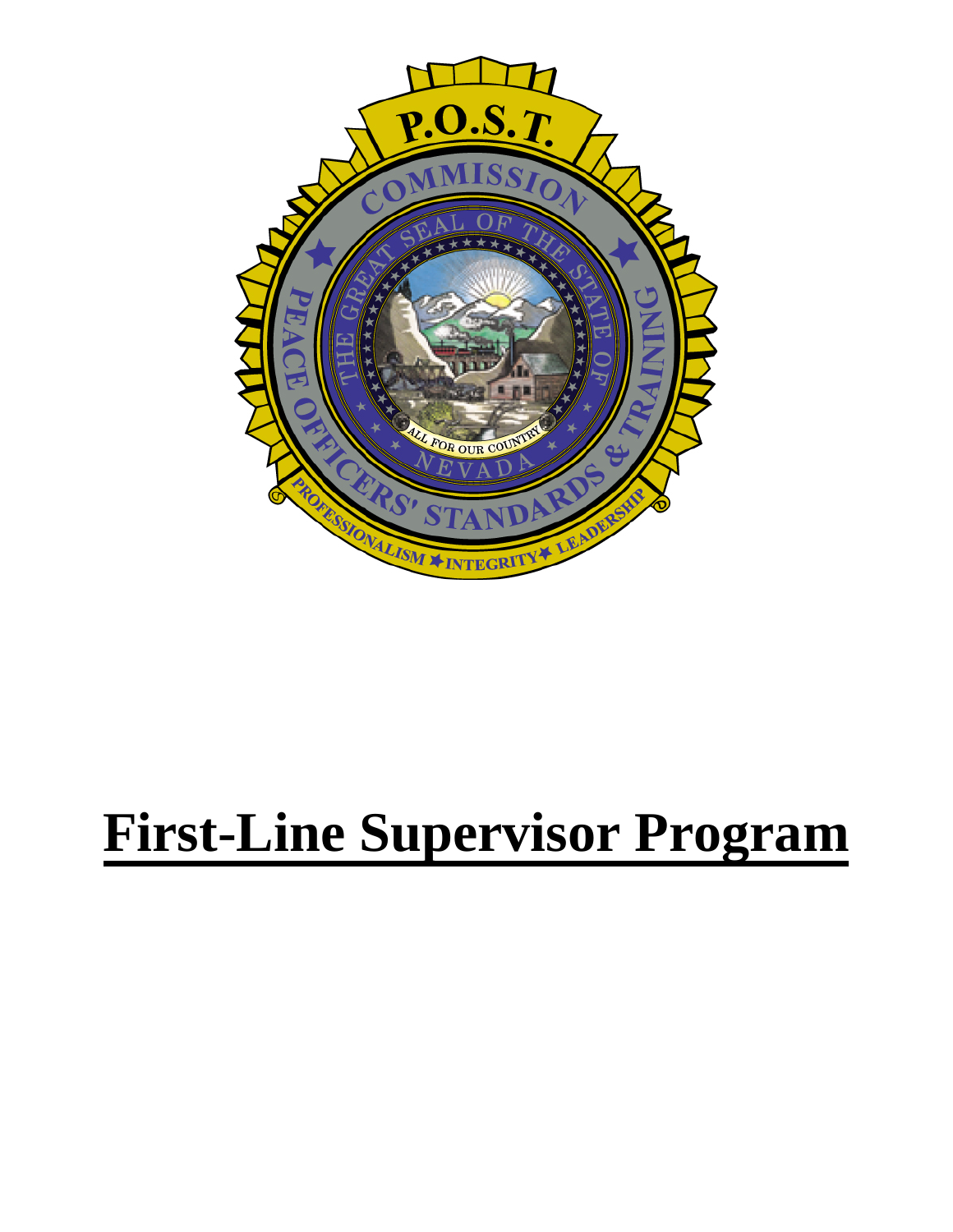

### **POST First-Line Supervisor Program Requirements**

Program completion will be assessed through the following components:

- 1. Participants must complete the full 80 hours of the course.
- 2. Participants must actively participate in all classes (taking part in discussions, activities, and presentations).
- 3. Participants must complete the final exam given on the last day of the program. The final exam consists of thirty questions.
- 4. You must obtain a score of 80% or better on the final exam to receive a certificate of completion.

Failure to complete any of the above portions of this course will result in a non-completion grade with no certificate being issued.

Contact Information:

Greg Bennallack (775) 687-3311; [gbennallack](mailto:gbennallack@post.state.nv.us)@post.state.nv.us

Kayla Parsley (775) 687-3310; kparsley[@post.state.nv.us](mailto:kparsley@post.state.nv.us)

#### **NAC 289.255 Supervisor certificate. (**[NRS 289.510](https://www.leg.state.nv.us/NRS/NRS-289.html#NRS289Sec510)**)**

1. The Executive Director shall grant a supervisor certificate to an officer upon submission of proof satisfactory to the Executive Director that the officer:

(a) Currently is employed as a peace officer by an agency;

(b) Has a current basic certificate;

(c) Is employed full-time as the direct supervisor of at least one other peace officer; and

(d) **Has successfully completed an 80-hour course of training described in subsection 2.**

**2. The 80-hour course of training required pursuant to this subsection must include, without limitation, instruction in:**

**(a) Principles of leadership, including the ethical responsibilities of leadership;**

**(b) Group dynamics, including, without limitation, working with persons of different ages and learning styles and the study of multiple intelligences;**

- **(c) Reviewing reports made by peace officers;**
- **(d) Staffing and scheduling;**

**(e) Preparing performance evaluations;**

**(f) Legal issues for supervisors, including, without limitation, personnel law;**

**(g) Supervisory skills, including, without limitation, coaching, team-building, providing positive reinforcement, building trust and setting goals;**

**(h) Carrying out progressive discipline;**

**(i) Stress management;**

**(j) Preventing suicide by peace officers;**

**(k) Effective communication skills, including, without limitation, making public presentations and communicating with the media;**

**(l) Writing, reviewing and implementing policies;**

**(m) Managing conflict in the workplace; and**

**(n) Any other topics required by the Executive Director.**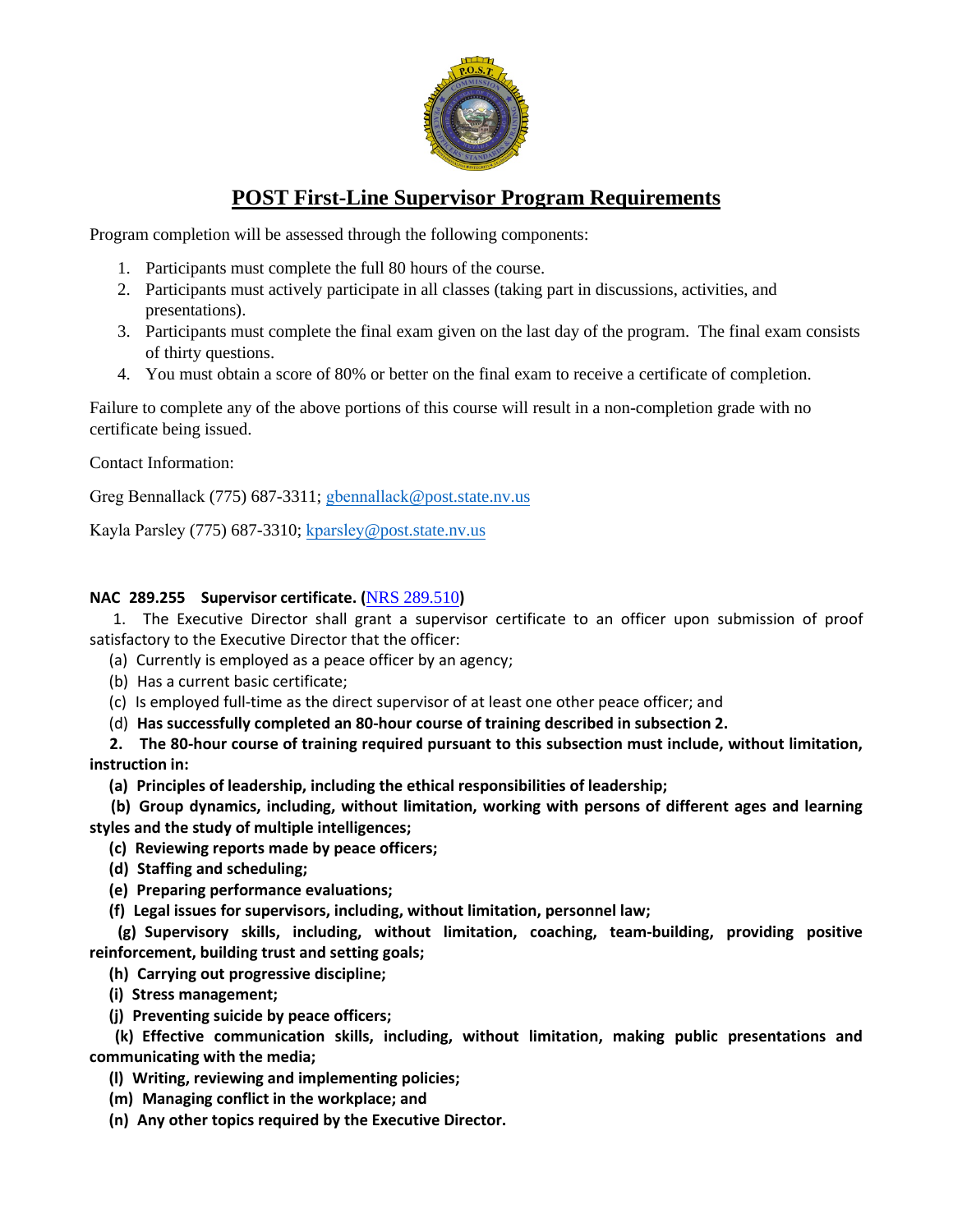# **POST First-Line Supervisor Program**

**Subject**

| <b>Basic Leadership-Powell</b>      | $\overline{2}$ |
|-------------------------------------|----------------|
| Introduction to Supervision         | 6              |
| <b>Role Transition</b>              | $\overline{4}$ |
| <b>Ethical Supervision</b>          | 4              |
| Situational Leadership              | $\overline{4}$ |
| Followership                        | 4              |
| <b>Generational Issues</b>          | $\overline{4}$ |
| Team Building                       | $\overline{4}$ |
| Problem Solving                     | 4              |
| Discipline                          | 4              |
| Communications/Counseling           | $\overline{4}$ |
| <b>Conflict Management</b>          | $\overline{4}$ |
| Performance Evaluation              | 4              |
| <b>Legal Issues</b>                 | $\overline{4}$ |
| Critical Incident/Stress Management | 4              |
| Media                               | $\overline{4}$ |
| <b>Report Review</b>                | $\overline{4}$ |
| Staffing/Scheduling                 | 4              |
| Presentations/Testing/Evaluations   | $\overline{2}$ |
|                                     |                |
|                                     |                |

**Total Hours 80 hours**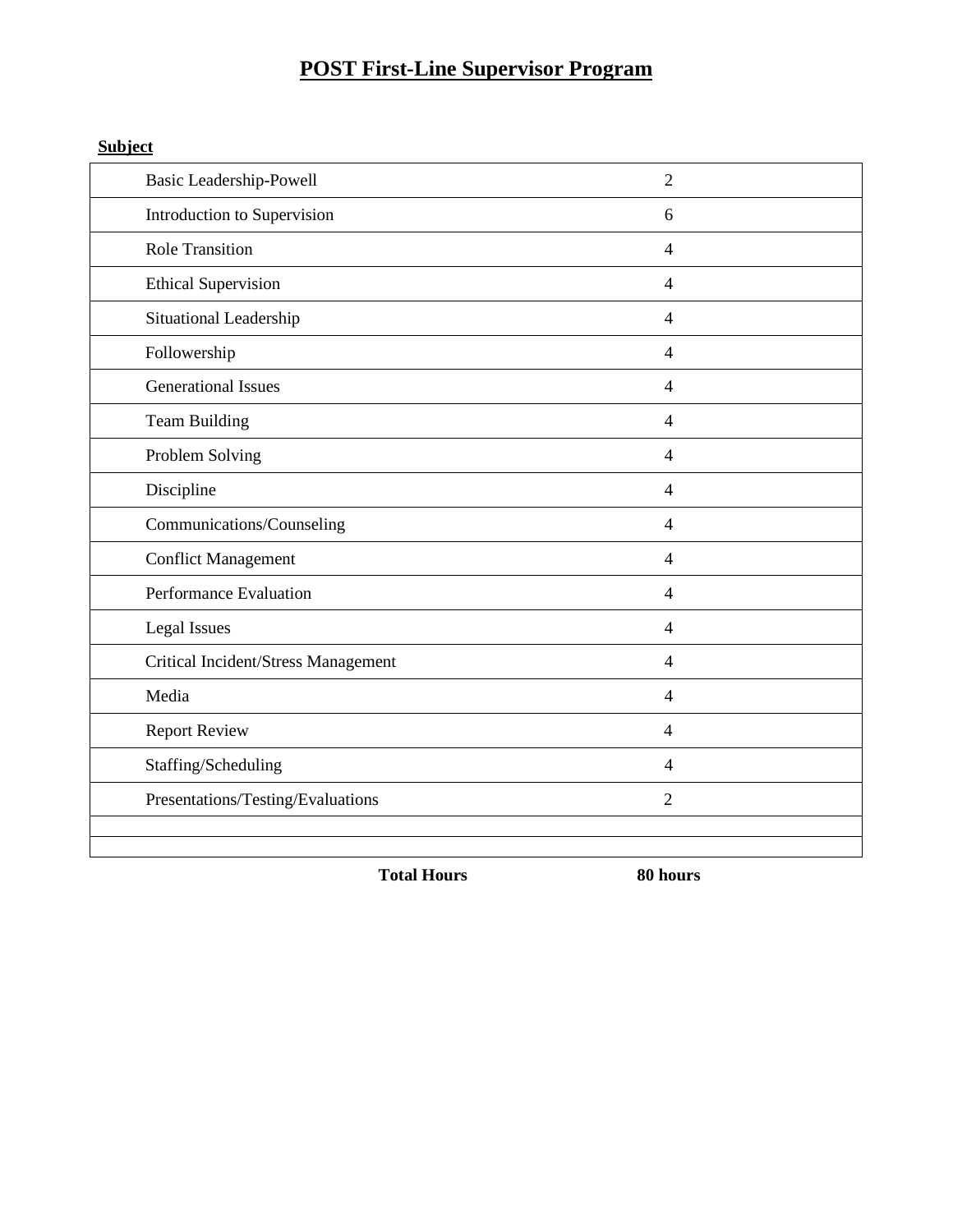#### **Course Requirements**

- 1. Keep a journal/notes of the key points you have learned in each day's topics. People may think that you can remember everything you hear, but many studies have repeatedly show that you can't. Writing down key points will help to reinforce the material you are covering.
- 2. Students will be required to present material to the class on an assigned scenario. This activity is designed to tie-in the material learned throughout this Course.
- 3. Maintain a supervisor's file.

During this course you will observe members of the River City Police Department (SFT) Supervisor's Fictitious Team). You should keep a supervisor's file on each member of the team, making notes relative to information that would be required or included in a performance evaluation.

- 4. Participate in class learning activities and class discussions.
- 5. Prepare a written performance evaluation.
- 6. Conduct a counseling session.
- 7. Prepare a Media/PIO briefing on an assigned scenario.
- 8. Other activities as assigned by the Instructor(s)

#### **Required Materials:**

- 1. Journal/Notebook, pens or pencils, (Laptop is optional, but Student will need access to a printer in order to print out their journal for submission or keep a notebook to turn in)
- 2. Copies of the following Dept. forms (if applicable)
	- A. Annual Evaluation Form
	- B. Counseling Form/Memo
	- C. Patrol Log
	- D. Leave Request Form
	- E. Commendation Form/Memo
- 3. Copies of the following policies/procedures
	- A. Performance Evaluation Policy
	- B. Discipline Policy
	- C. Internal Investigations Policy
	- D. Media Policy
	- E. Supervision of Civilian Personnel Policy

Students are encouraged to bring a copy of their entire Policy and Procedures Manual for reference if practical, such as on a CD or flash drive. Recommended but not required.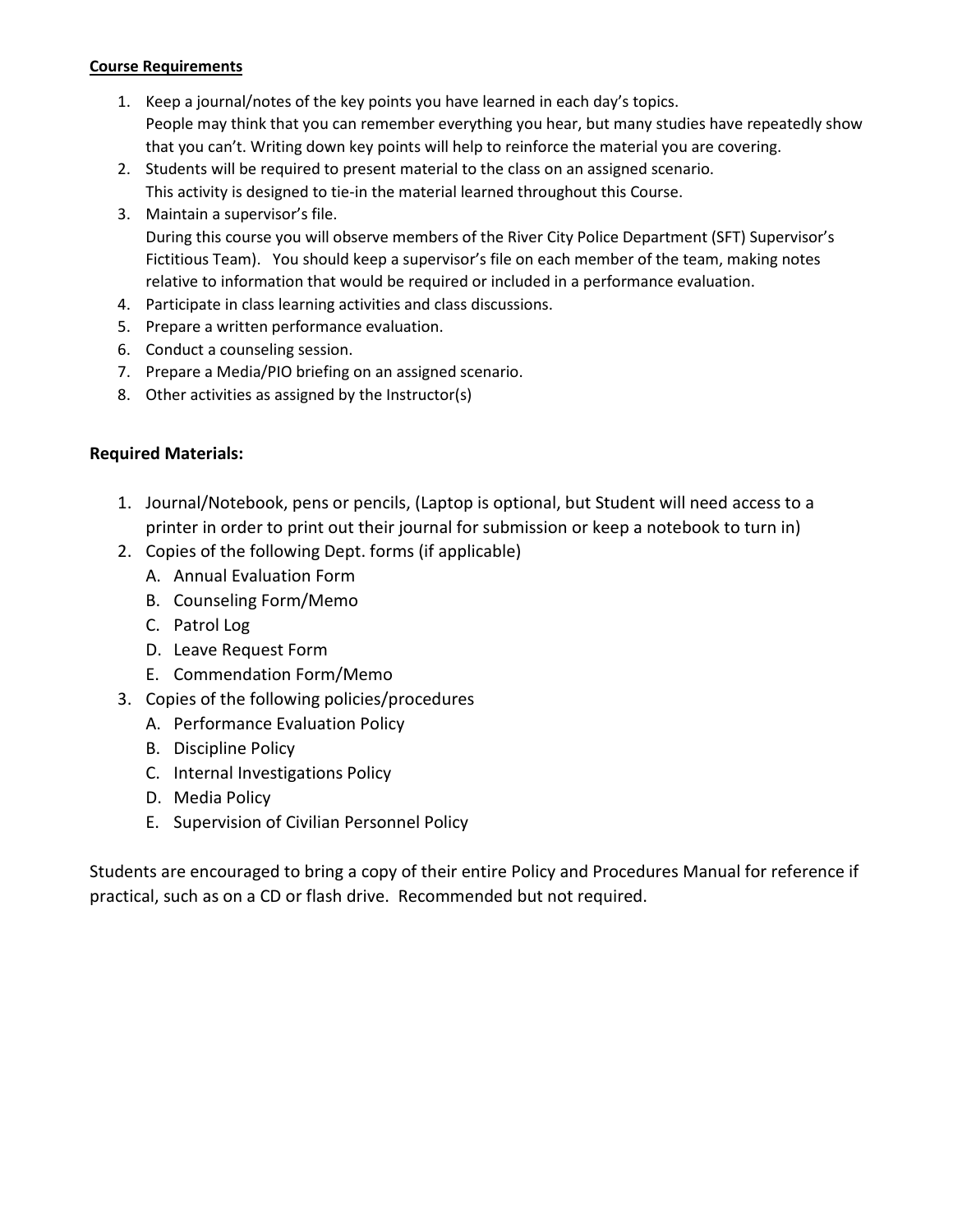#### **You are required to bring the following:**

Students attending this course must bring a copy of the POST First Line Supervisor Student Manual or an electronic device (laptop, tablet, etc.) wi[th the student manu](http://post.nv.gov/)al downloaded on the device. This manual is found on the POST web site (http://post.nv.gov/) Training tab at top of page, Training Material, POST First Line Supervisor Student Manual. Students must have this manual to attend class.

#### **Student Dress Code:**

As Students are typically "on duty" while attending POST courses, they are expected to dress in a professional and appropriate manner at all times while attending POST courses. If it would be inappropriate for office attire while on duty, it would also be inappropriate while attending training. No shorts, flip flops, tank tops, workout clothing, yoga pants, etc.

#### **Student Conduct Code:**

Students are expected to be on time for scheduled classes and when returning from breaks. Students shall not report for training while under the influence of any intoxicating substances. Smoking and the use of tobacco products are limited to designated areas and only while on break from class. Unprofessional or conduct unbecoming will not be tolerated.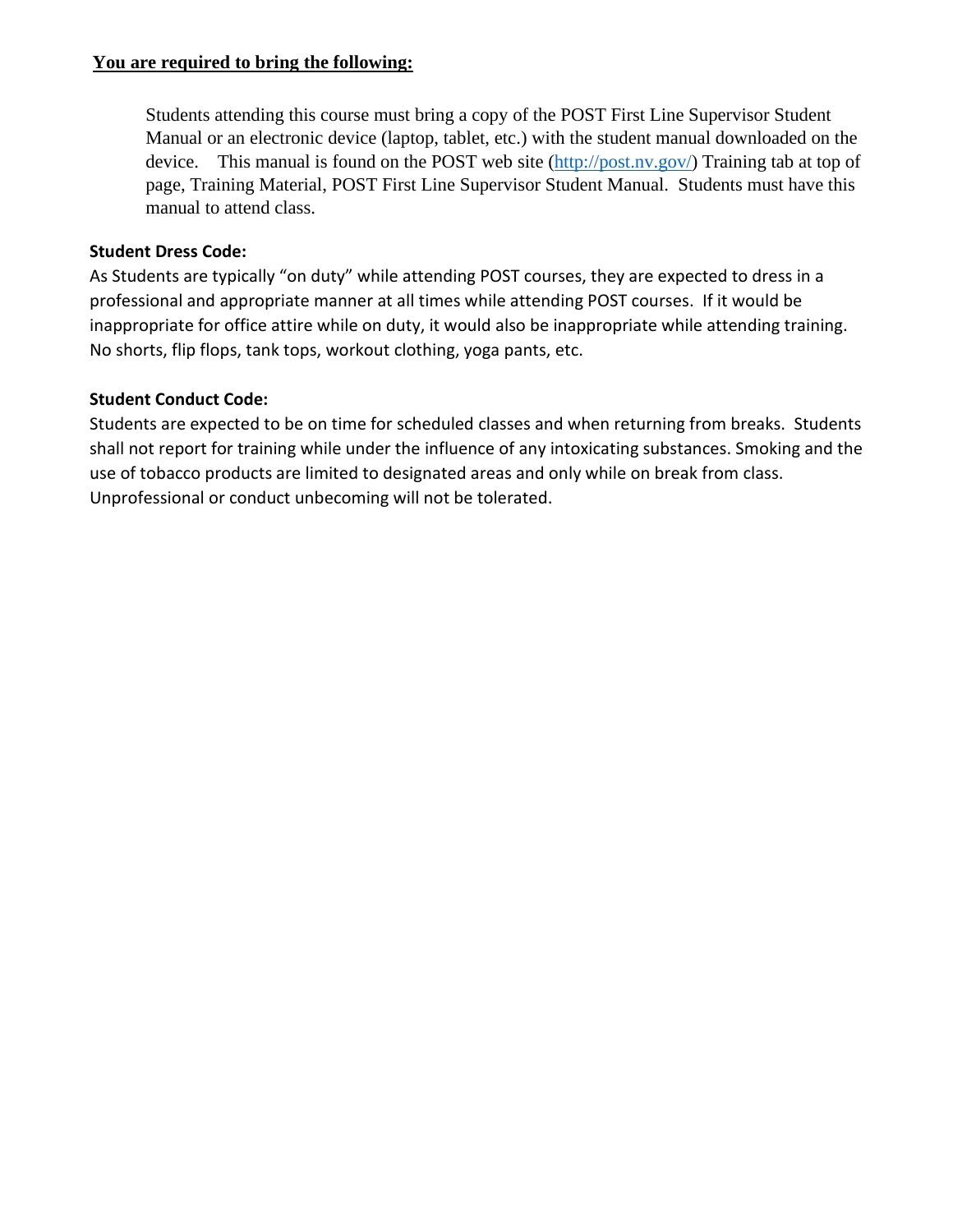

#### STATE OF NEVADA **COMMISSION ON PEACE OFFICER STANDARDS AND TRAINING**

5587 Wa Pai Shone Avenue, Carson City, Nevada 89701 (775) 687-7678 FAX (775) 687-4911

December-2019

Welcome,

 Congratulations on your attendance of the POST First Line Supervisor Course. You're either a newly promoted or soon to be promoted supervisor. The information in this course is designed to assist you in becoming a successful Leader of people in your Organization and/or others you may find yourself in a position to lead.

 This course has been recently updated based on changes in Laws, Policies or Practices in the field of Law Enforcement Supervision. It has also been updated and revised based on evaluations and input from previous attendees. We hope that you find the information valuable and applicable and we encourage you to be candid in your evaluation at the end of the course. We can only improve on this course if we know what needs improving.

 Some of the changes in this course were implemented to facilitate actual learning, as opposed to simply attending and being fed the required information. It is important that you participate fully in order to receive the full benefit of the information provided. You will only get out of this course what you are wiling to contribute in terms of attendance, active participation, attention and adherence to the course requirements.

 We hope that this course, and the materials provided, will serve as a resource and a reference as you move forward in your career. We appreciate your service to the Citizens of Nevada and your willingness to lead others in Law Enforcement. If we can be of further assistance, please contact us at your earliest convenience.

Sincerely,

NV POST Training Staff